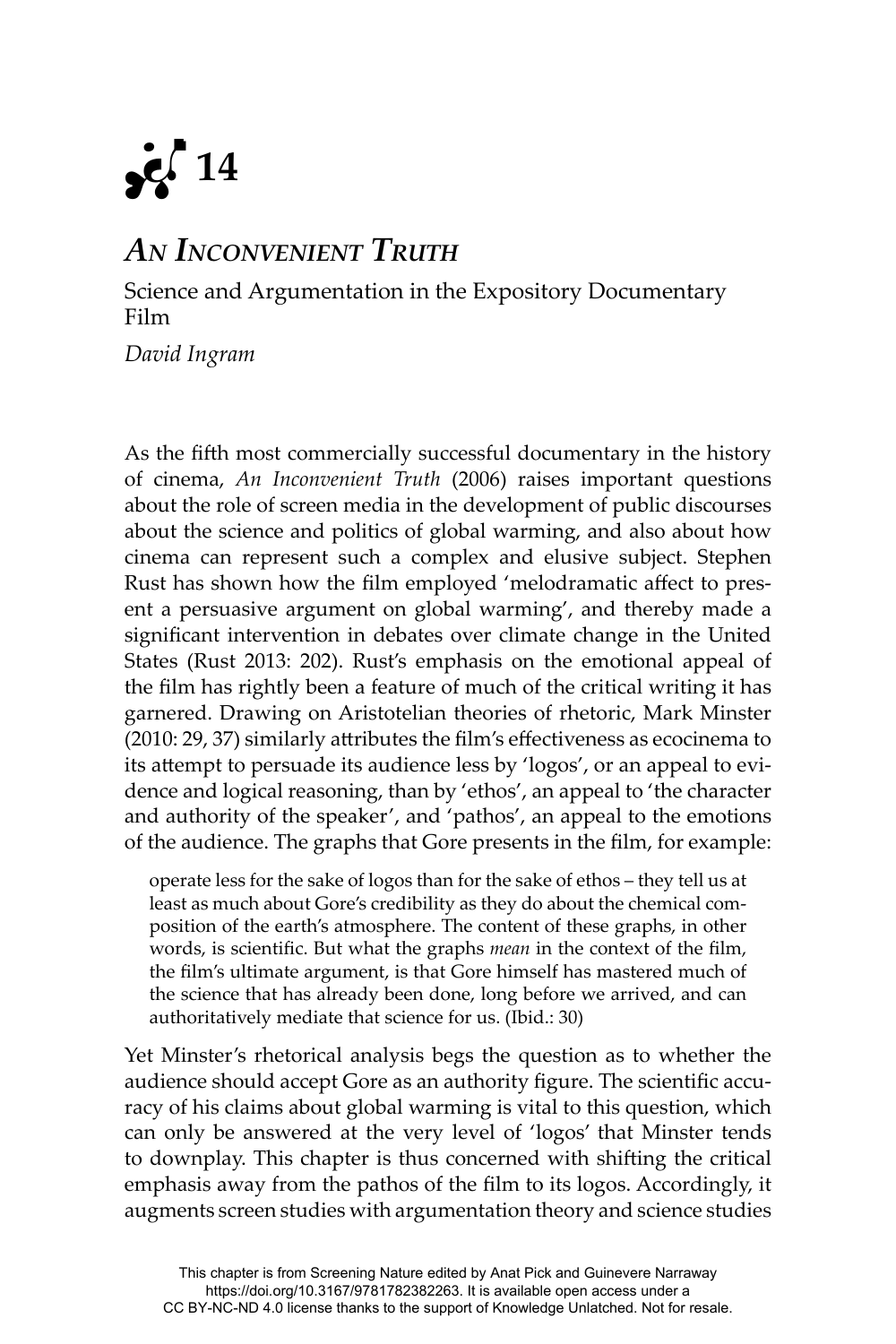in order to analyse both the ways in which Gore presents his scientific claims in the film and their subsequent reception in the United States and Britain.

Like Minster, Felicity Mellor also argues that the criterion of scientific accuracy is not the most important way to judge the effectiveness of *An Inconvenient Truth* as a documentary about global warming. Indeed, disputes over the accuracy of the film, she writes, led to 'an almost endless regress', which 'opened up room for more and more debate rather than closing down debate into a final judgment' (Mellor 2009: 5). Keeping the debate open by disputing the accuracy of the film thus provided support for climate change sceptics arguing against the need for political action to mitigate global warming. As Mellor observes in her article's title, there is therefore a 'politics of accuracy' within which the reception of the film should be placed.

This chapter explores further the key point made by Mellor: that the figural nature of the expository documentary film inevitably leads to ambiguities in interpretation. Documentary filmmaker and theorist Michael Chanan (2008: 129) makes a similar point in distinguishing between the problems of representing different types of 'invisibility' in documentary film. His analysis also sheds useful light on the textual ambiguities produced when there is an attempt to represent the science of global warming on film. He points out that physical causes, such as the wind, can be shown in film through 'the visible signs of their effects'. However, social processes are invisible and consequently much harder to represent:

Sometimes their effects are very visible – like slums and hovels and shanty-towns – but the process as such is not a physical object, nor indeed a singular thing, but more like history, which refuses to present itself promptly in front of the camera but remains an absent cause; with the consequence that the signs of those effects are at best amorphous, ambiguous, and open to interpretation. (Ibid.)

Yet when it comes to global warming, the very distinction between physical and social causation is itself uncertain and open to debate. Scientific research is investigating the extent to which global warming is natural or anthropogenic, or a combination of the two. In this sense, it is questionable whether the visual signifiers that Al Gore presents in *An Inconvenient Truth*, such as the 'hockey stick' graph, Hurricane Katrina, and the retreating glaciers on Mt Kilimanjaro, are even signifiers of anthropogenic global warming at all, as he claims. These images may be effective as cinematic rhetoric, as Minster (2010: 30) argues, but the history of the film's reception also shows that they are contested evidence for anthropogenic global warming.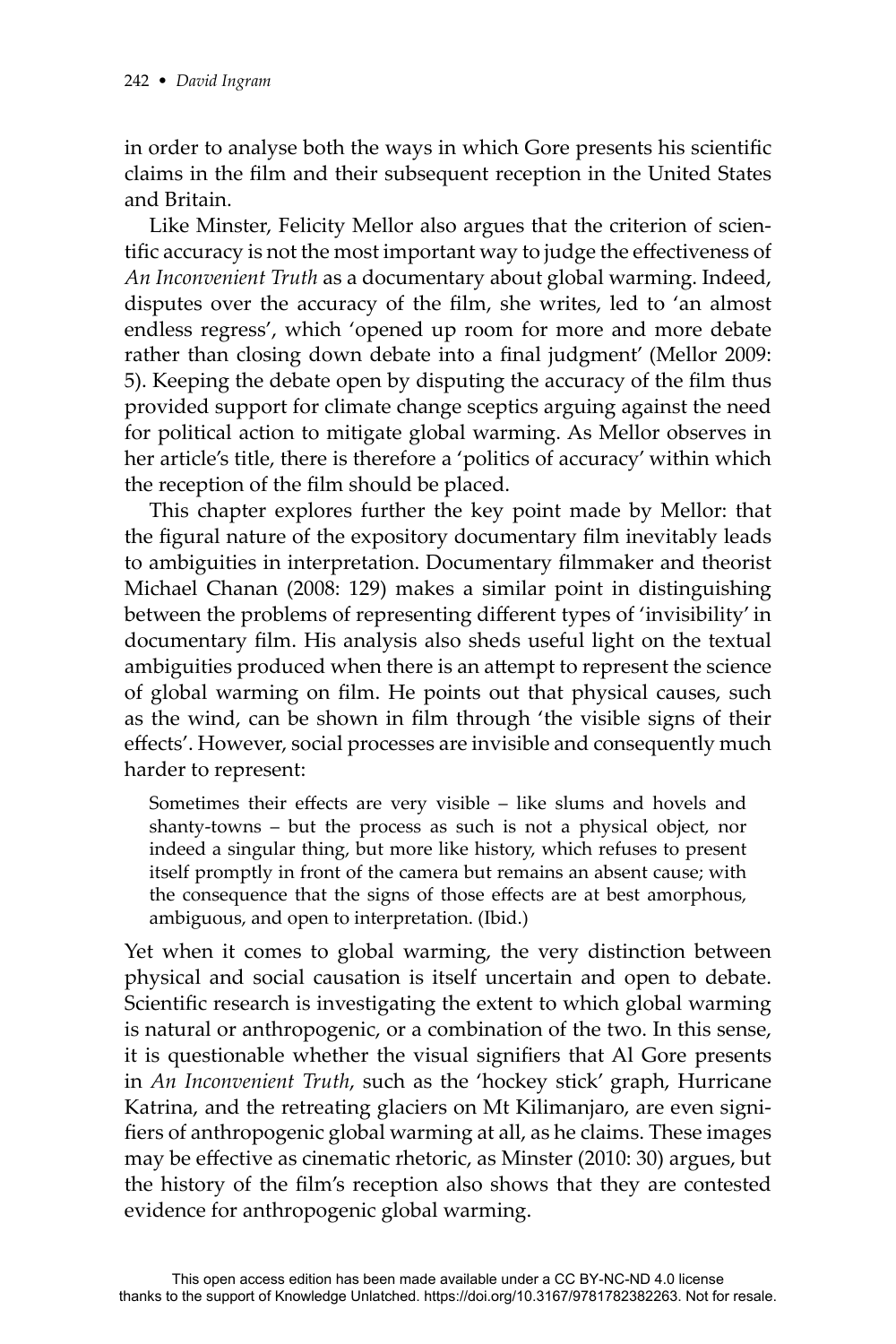As Bill Nichols (2008: 37) writes, it is the voice in documentary film that usually plays the key role in 'shaping and focusing the polysemous quality of sound and image'. However, Gore's verbal commentary in *An Inconvenient Truth* tends to add to the ambiguities of meaning. As journalist Andrew Revkin (2006: 7) wrote in his review of the film: 'In a lawyerly way, [Gore] often chooses his words to avoid making direct causal links that most scientists say are impossible to substantiate, but uses imagery and implication to convey that humans are fiddling with planet-scale forces'. As we shall see, by using language that works by implication, rather than making his meaning more explicit, Gore's commentary tends in places to obfuscate some of the key scientific issues discussed in the film.

This chapter proposes that argumentation theory, by seeking to clarify the grounds and warrants of knowledge claims and their rhetorical expression in words, is a useful tool in analysing the way in which scientific claims are made both by *An Inconvenient Truth* itself and in its subsequent reception. Although these claims are complex and detailed, and ultimately beyond the competence of nonspecialists, they can at least be classified into different types of argumentation, and judged strong, weak or fallacious accordingly. By concentrating on the nuances of language used to formulate such arguments, argumentation theory can thus reveal the rhetorical strategies employed both by Gore himself and by the film's supporters and detractors.

In his study of the *ad verecundiam*, or argument from authority, Douglas Walton notes how such appeals to expertise are time-bound. In parliamentary or congressional debates, for example, 'there may be severe constraints on how much time can be spent on backing up a claim or giving extensive documentation to support the backing of an argument' (Walton 1997: 140). In these cases, appeals to expert authority may be relatively weak and incomplete, but not necessarily fallacious (ibid.: 143). Applying argumentation theory to environmental discourses, political theorist Maarten Hajer similarly notes that time constraints particularly affect appeals to expert opinion in scientific debates, when science is being used as a basis for public policy (Hajer 1995: 62). In documentary film, of course, time constraints are even more pressing. Rational argumentation in public discourse is thus never ideal or perfect. As a logician, Walton seeks 'objective logical criteria' to distinguish between justifiable and fallacious arguments, while also attending to the messy pragmatics of argumentation in actual situations (ibid.: xiii).

Given that contemporary science is so specialised, it is impossible even for trained scientists to be expert in all aspects of climate science.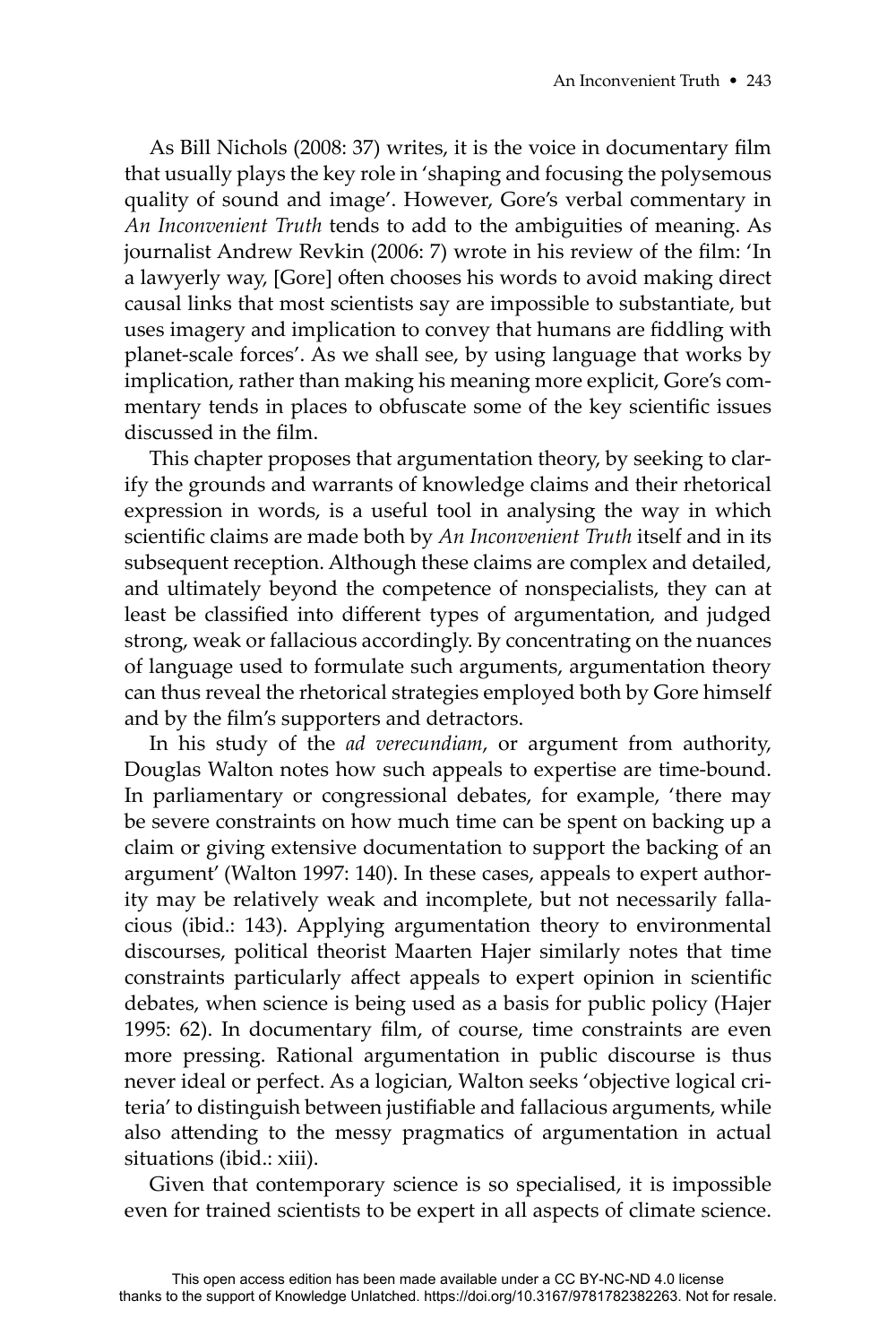Of necessity, therefore, the search for authority by nonspecialists will always be prematurely arrested. Hajer's notion of 'storylines' accounts for how people make cognitive commitments within the messiness and uncertainty of real-life situations. Arguments 'can convince because of some property they have – e.g. plausibility – that countervailing ideas lack, but one has to reckon that in such cases plausibility is the product of persuasion which is not a purely cognitive process' (Hajer 1995: 60). This point is particularly relevant when scientific knowledge forms the basis of policy decisions. Hajer (ibid.: 62) gives as an example the acid rain controversy of the early 1980s, noting that the sheer complexity of the subject necessitated an interpretative process of what he calls 'discursive closure', according to which 'complex research work is often reduced to a visual representation or a catchy one-liner'. This act of translation is necessarily 'accompanied by a loss of meaning', which erases the uncertainty and conditionality of the knowledge claims involved (ibid.). Storylines therefore imply 'arbitrary confinements' and 'often conclude debates that are still open' (ibid.: 5).

Hajer argues that this premature epistemological closure is a necessary precondition for action in the public sphere. In the ongoing debate over global warming, the Intergovernmental Panel on Climate Change is the main site of such epistemological arrest, in that many nonspecialists choose its reports as their primary source of authority. Indeed, the IPCC's Third Assessment Report in 2001 formed the basis for the narrative of scientific consensus and epistemological certainty over the theory of anthropogenic global warming that was central to the claims made by *An Inconvenient Truth* (Houghton et. al 2001). As a surprise hit in the summer of 2006, the film itself reinforced this 'storyline', which subsequently came to dominate the framing of global warming in public discourses in this period. In response, so-called sceptics continue to argue that this scientific consensus is false, and has merely been enforced by the IPCC and its supporters to censor dissident and unorthodox scientific views.

Writing about *An Inconvenient Truth* in *The Politically Incorrect Guide to Global Warming* (2007), lawyer Christopher Horner, Senior Fellow at the libertarian Competitive Enterprise Institute, thus accused Al Gore of being guilty of both 'sins of omission', that is, of ignoring counterarguments, and 'sins of commission', or what he called 'flat-out misrepresentation', in the latter's attempt to assert the consensus position. 'Gore's movie', according to Horner (ibid.: 214), 'presents only evidence, largely anecdotal, favourable to his political agenda. He often presents it in misleading ways not only ignoring but occasionally editing out evidence belying his alarm, even when it conclusively puts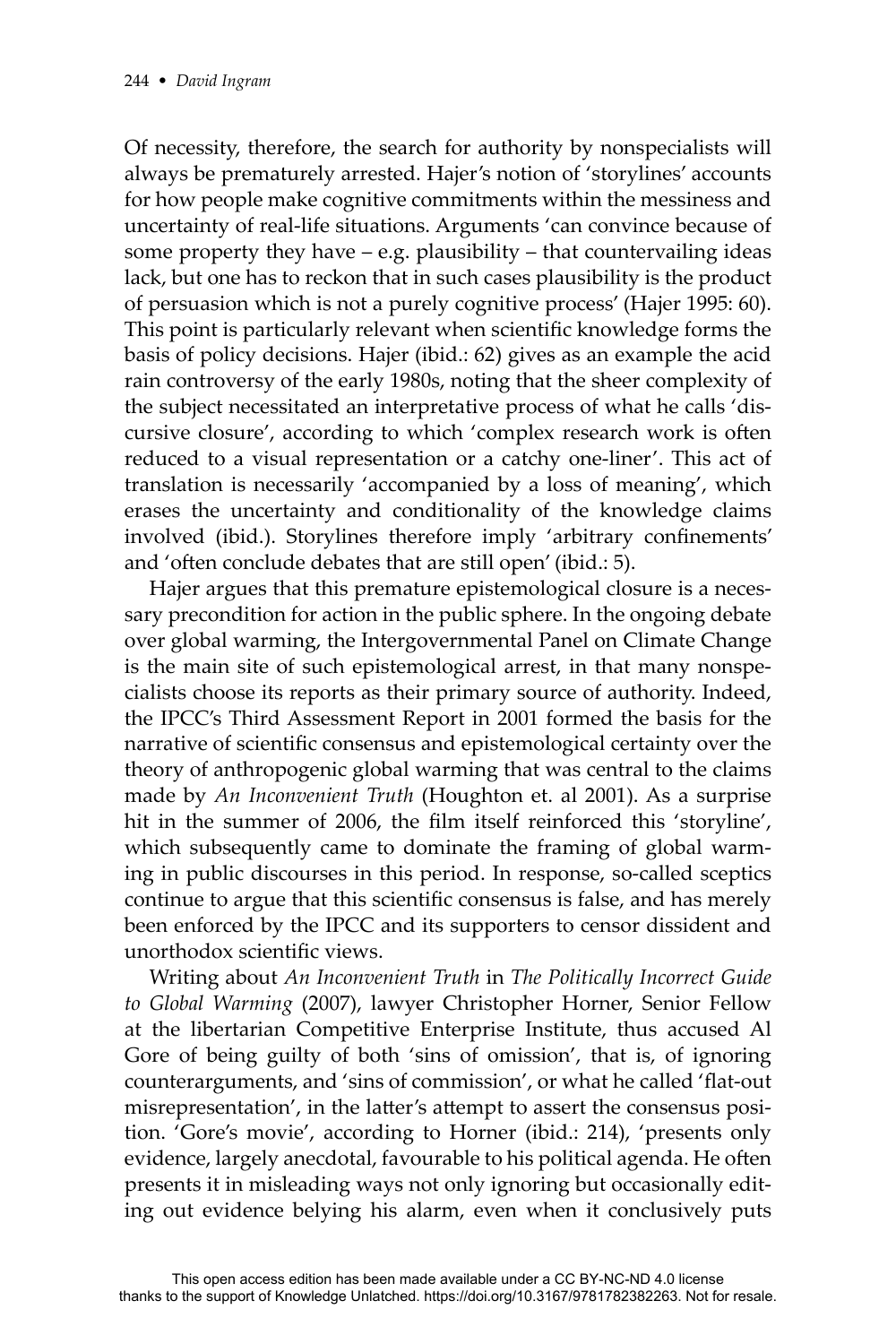the lie to it.' Horner (ibid.: 222–23) points out, for example, that Gore omits to mention two papers published in 2004 that counter the claim that global warming is responsible for the melting of the Snows of Kilimanjaro. 'Revealing this truth', Horner (ibid.: 223) writes, 'requires time-consuming and distracting explanation, unlikely to advance Gore's Man-as-Agent-of-Doom hypothesis, and certainly not his antienergy zeal'.

Horner's comments raise important questions about the time constraints that the film medium itself places on the communication of complex information in what Bill Nichols (1991: 34ff) calls 'expository' documentaries, such as *An Inconvenient Truth*. Like all media, including books, the expository documentary film has formal limits as a knowledge-producing medium. The evidence Gore presents in his film is necessarily selective, then, because of the nature of the filmic medium itself. But when does necessary simplification become misleading oversimplification? Some science documentaries, such as in BBC television's long-running *Horizon s*eries (1964 to present day), often establish a narrative of investigation, in which the film enacts a journey of discovery from ignorance to knowledge, and objections and alternative hypotheses are overcome in the pursuit of reliable scientific knowledge (Corner 2000: 145). Of necessity, however, *An Inconvenient Truth* presents Gore's pre-formulated slideshow on global warming, and so tends to gloss over problems and counterarguments. Indeed, comparing the film with the book that accompanied its release demonstrates the ways in which Gore adapted his presentation for cinema. In the book, Gore (2006: 65, 78) makes brief references to opposing views on the so-called Medieval Warming Period, for example. In the film, however, presumably for entertainment purposes, he adopts a mocking, comic voice on the phrase 'Medieval Warming Period' to suggest the pomposity or dogmatism of his opponents. Returning to Walton's study of the *ad verecundiam* argument will allow us to investigate the linguistic bases of Gore's use of polemic at such moments.

Walton (1997: 228) defines the appeal to expert opinion as, 'a kind of defeasible, presumptive reasoning that shifts burden of proof in reasoned dialogue'. When used validly, the respondent can ask critical questions of the appeal, on matters of credibility, trustworthiness, consistency and evidence (ibid.: 223). Walton thus distinguishes between *ad verecundiam* arguments that are 'fallacious' and those that are merely 'presumptively weak or unjustified': a fallacy occurs when 'what is basically a presumptive and defeasible type of argument is presented in an absolutistic and final manner in a dialogue' (ibid.: 230). An example of this is the 'dogmatic' appeal to authority, in which an argument is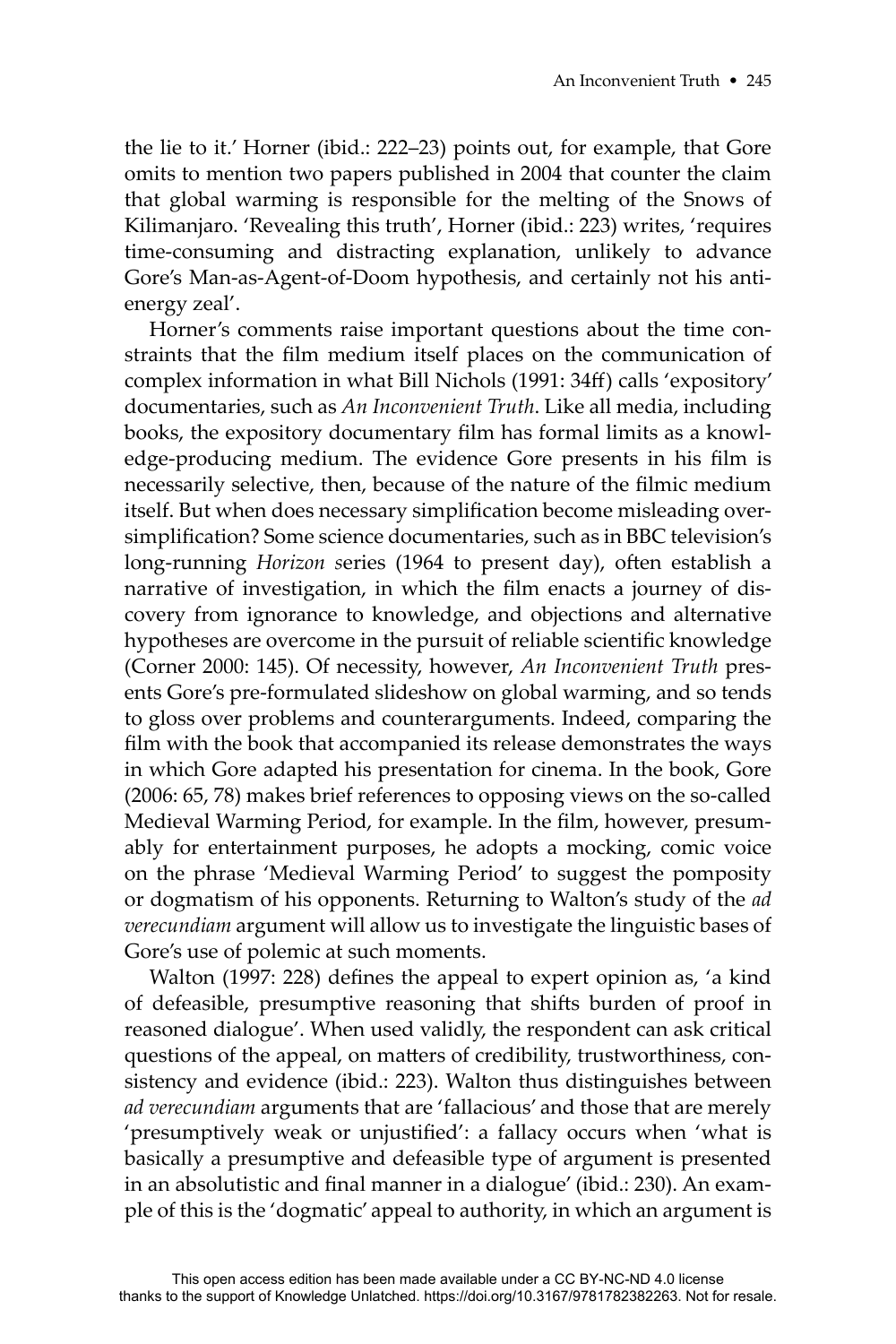put forward 'to appear to make it unchallengeable (not open to critical questioning)' (ibid.: 239). By presenting an argument in this way, the speaker is trying to silence his or her opponent prematurely. Walton cites argumentation theorist Snoeck Henkemans' work on 'dialogical clues', including the use of linguistic qualifiers such as 'certainly', 'necessarily', 'beyond doubt' and 'obviously', which speakers use in an attempt, as Walton (ibid.: 259) puts it, to 'preempt or block the asking of one or more of the appropriate critical questions'. This analysis of *ad verecundiam* arguments has an important bearing on *An Inconvenient Truth*, in that on occasions Gore's rhetoric lapses into a fallacious use of expert argument, as defined by Walton.

In a key speech in the film, Gore criticises what he calls the popular 'misconception' that there is disagreement among scientists over global warming: 'I've seen scientists who were persecuted, ridiculed, deprived of jobs, income, simply because the facts they discovered led them to an inconvenient truth that they insisted on telling'. This is the classical, empiricist view of science: scientists go where the facts lead them, and this knowledge is the basis for discovering truths about the real world. This rhetoric of scientific truth was taken up by journalists, as the word 'Truth' (with a capital 'T') in the film's title gave them a source of punning headlines. *Variety* (Higgins 2006: np) went with 'Paramount tells the "Truth"', while the *Los Angeles Times* (Welkos 2006: np) worked up the martial associations: 'Gore arrives in Cannes armed with the "Truth"'. David Edelstein in the *New Yorker* (Edelstein 2006: np) took the implication further into hyperbole: 'By all means, see the film, and watch who attacks it and on what grounds. Only a brainwashed audience (and its brainwashers) could portray anything Gore says about global warming as even remotely controversial'.

Gore's emphasis on scientific certainty, consensus and truth in *An Inconvenient Truth* may be explained by the film's social and political context. In an interview with *Grist* magazine in May 2006, Gore justified his desire to make a film about the science of anthropogenic global warming, rather than its social or political aspects, as a necessary intervention at a time when the American public was still in denial over the subject (Roberts 2006: 3). The film thus explicitly addressed an American audience ('we as Americans'), and attempted to establish the theory of anthropogenic global warming as a scientific fact.

Gore's narrative of scientific certainty was also a response to specific political developments in the United States at the time. In a memo leaked to an environmental organisation in March 2003, Republican Party consultant Frank Luntz appeared to advise activists deliberately to exploit the uncertainties in the science of global warming for their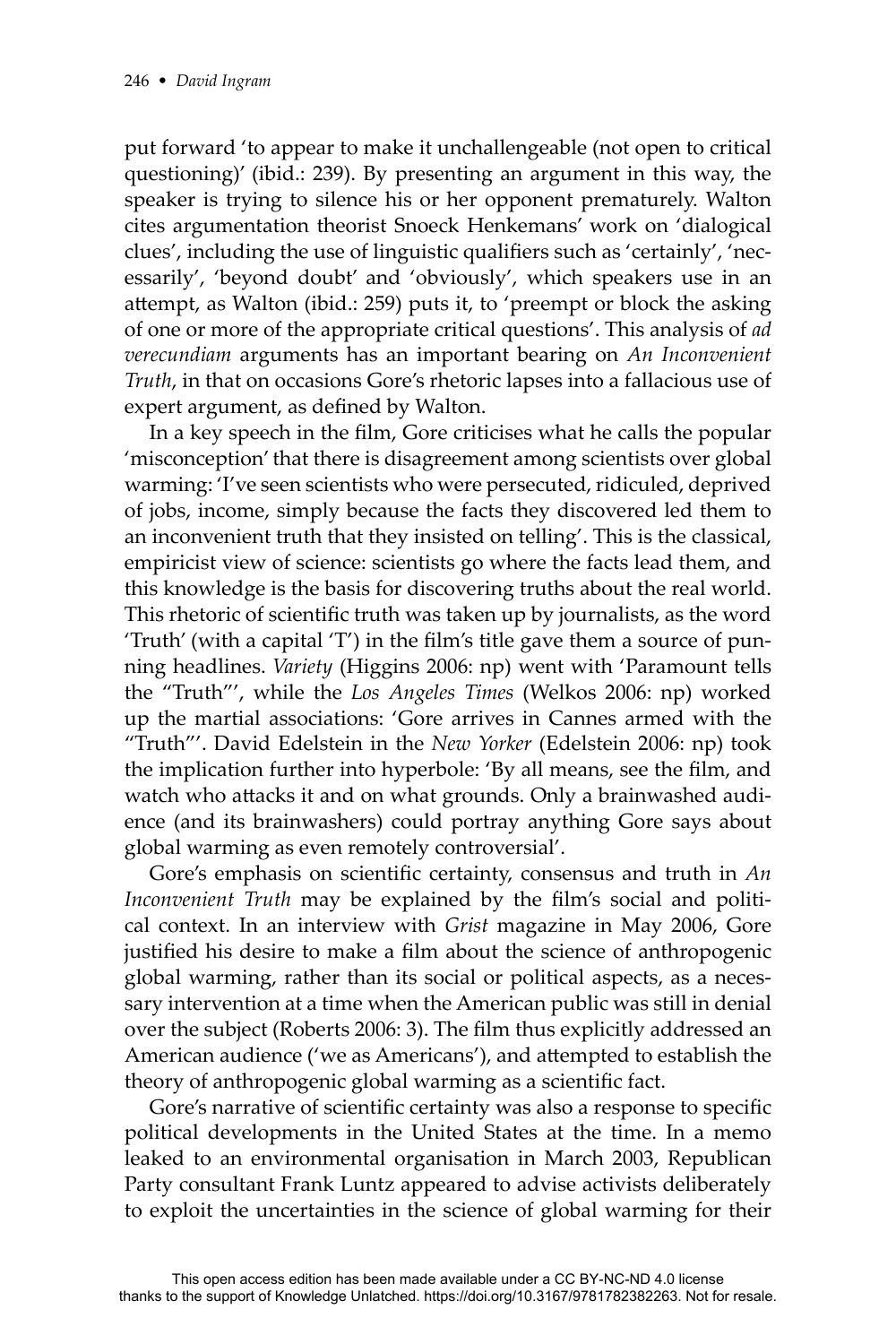own political ends. 'Should the public come to believe that the scientific issues are settled', Luntz (2002: 7) wrote, 'their views about global warming will change accordingly. Therefore, *you need to continue to make the lack of scientific certainty a primary issue in the debate*, and defer to scientists and other experts in the field' (Burkeman 2003: 1; emphasis in original). As BBC environmental journalist Roger Harrabin wrote in 2007, this right-wing political campaign explains why Gore made his film a 'polemic', in which, as he put it, 'assumptions became assertions and worst-case scenarios became the norm' (Harrabin 2007: 2). 'The sceptics', he continued, 'knew that they did not need to win the battle of climate facts, they just needed to keep doubt alive'; Gore's film was a response to 'that often cynical campaign, attempting to put climate change beyond doubt and remove ambiguity from presentation of the scientific facts' (ibid.: 2–3). In doing so, Gore simplified the equivocations and uncertainties in the IPCC's Third Assessment Report of 2001.

Two topics in particular demonstrate the way in which Gore's rhetoric of scientific certainty went beyond the findings of the IPCC's Third Assessment Report: the 'hockey stick' graph and glacial melting. The hockey-stick graph played a central role in popularising the narrative of scientific certainty after the report's publication in 2001. The IPCC's First Assessment Report in 1990 had suggested that temperatures were higher in the Medieval Warming Period than today (Houghton et al. 1990: 202). However, the Third Assessment Report included a graph labelled 'Millenial Northern Hemisphere (NH) temperature reconstruction (blue) and instrumental data (red) from AD1000 to 1999', from a 1999 paper by Michael E. Mann, Raymond S. Bradley and Malcolm K. Hughes, which showed a correlation between global temperatures and carbon dioxide in the atmosphere, and demonstrated that the preindustrial era was not warmer than today (Houghton et al. 2001: 134). The 2001 report thus played down the significance of the Medieval Warming Period, while the sharply rising blade of the 'hockey stick' graph appeared to demonstrate that the twentieth-century warming period is historically unprecedented. In doing so, the graph provided support for the hypothesis that industrial emissions are accountable for recent temperature rises. The hockey-stick graph was given prominence in the Summary for Policy Makers section of the IPCC report, and subsequently became a much promoted icon of the case for anthropogenic climate change (ibid.: 3).

The vocabulary of the Third Assessment Report is noticeably provisional and measured in its presentation of the hockey-stick data, as the following extract shows: 'New analyses of proxy data for the Northern Hemisphere indicate that the increase in temperature in the twentieth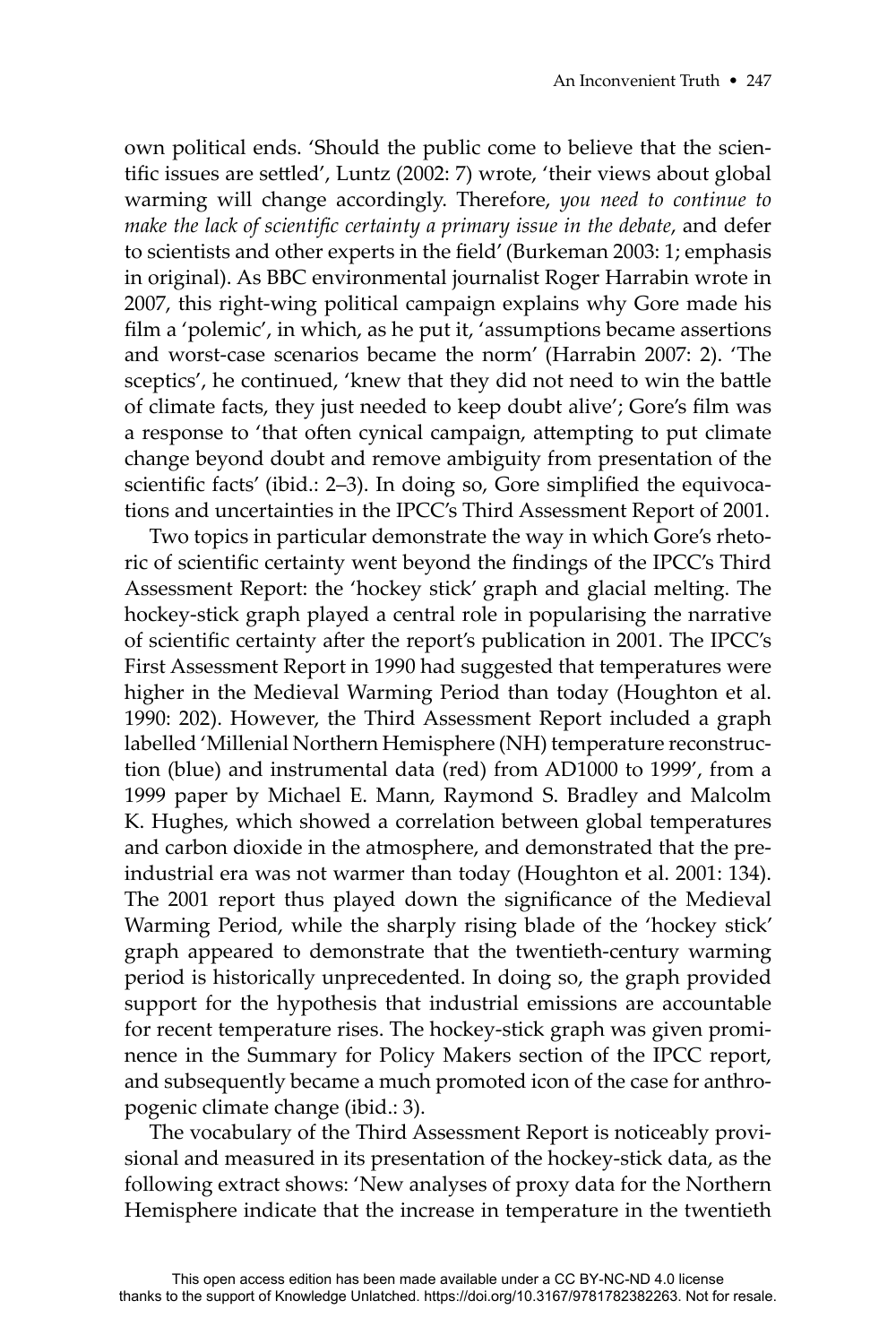century is likely to have been the largest of any century during the past thousand years' (ibid.: 2). 'Likely' is defined as a 'sixty-six to ninety per cent chance'. This 'judgmental estimate of confidence' thus acknowledges uncertainties in the paleoclimate research (ibid.). In *An Inconvenient Truth*, in contrast, Gore exceeds the claims made in the IPCC Report by omitting its nuances and emphasising certainty rather than probability. He begins by acknowledging the complexity of the science involved in correlating global temperature with atmospheric carbon dioxide. 'The relationship is actually very complicated', he says, 'but there is one relationship that is far more powerful than all the others, and it is this: when there is more carbon dioxide, the temperature gets warmer, because it traps more heat from the Sun inside'. Having thus acknowledged that the science is complicated, Gore goes on to state unequivocally that the hockey-stick graph is uncontroversial:

There is not a single part of this graph – no fact, date, or number – that is controversial in any way or in dispute by anybody. To the extent that there is a controversy at all, it is that a few people in some of the less responsible coal, oil, and utility companies say, 'So what? That's not going to cause any problem'. But if we allow this to happen, it would be deeply and unforgivably immoral. It would condemn coming generations to a catastrophically diminished future.

In this speech, Gore brings together three typical ways in which he frames global warming in the film: as a moral rather than a political issue, as a dangerously apocalyptic future and as scientifically certain. The latter claim is of most concern here. Gore's emphasis on the certainty of the science appears somewhat disingenuous, in that to say that nothing in the hockey-stick graph is 'controversial' or 'in dispute' at the very least ignores the ongoing criticisms of the graph, which statisticians Steve McIntyre and Ross McKitrick had been airing extensively in the Climate Audit blog since 2004.

McInytre's criticisms of the hockey-stick graph have focused on the statistical techniques used to generate the apparently unprecedented twentieth-century increase in global temperatures (McIntyre 2008). In a move typical of the political Right, Christopher Horner (2007: 221) took these criticisms as proof that the graph is 'thoroughly discredited'. However, such conclusions both distort McIntyre's work and overstate the scientific arguments against anthropogenic global warming by exaggerating certainty in the opposite direction to Gore. Dessler and Parson point out that arguments for global warming do not rely solely on the validity of a single graph. They observe that sceptics state 'that recent criticisms have destroyed the hockey-stick plot – and, since the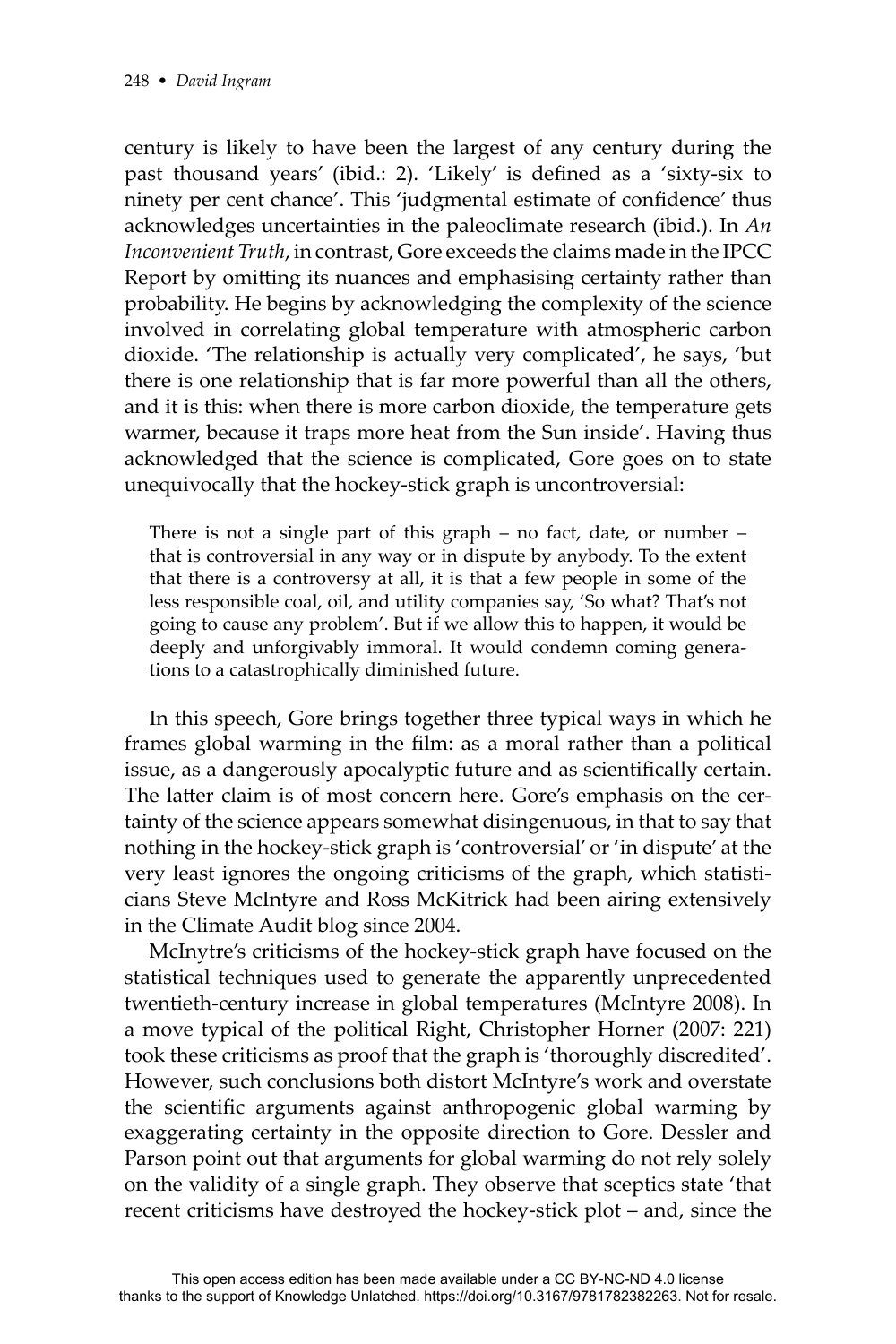entire scientific case for global warming is built on the hockey-stick plot, that these criticism show that global warming is a scientific fraud. This argument completely misrepresents the true state of knowledge about past climate variability and the origin of recent warming' (Dessler and Parson 2006: 140). Moreover, in an ongoing dispute, McIntyre's statistical work continues to be countered extensively and in detail on the Real Climate blog.

In departing from the tone of provisionality in the IPCC's Third Assessment Report, Gore may have been influenced by NASA scientist James Hansen (2005: 1), whose early use of the 'tipping point' metaphor indicated his belief that the IPCC was underestimating the urgency of the need for mitigation policies against anthropogenic global warming. *An Inconvenient Truth* adopted the notion of abrupt climate change that has been a feature of Hansen's work, according to which, because the Earth's climate is a chaotic, nonlinear system, sudden jumps from one state to another are possible.

The notion of abrupt climate change reinvigorated the apocalyptic mode in debates on global warming by introducing a new conception of time into such discourses. Environmental scientist Mike Hulme (2009: 201–2) writes that, 'the time-delayed, ambiguous, remote and often abstract nature of the risks of climate change does not generally evoke strong visceral reactions in the lay public'. That the 'time-delayed' nature of climate change is a problem in communicating its risks to the public may explain the emphasis on an accelerated timescale in *An Inconvenient Truth* and its attendant publicity material. For example, Jeff Skoll, CEO of Participant Productions, the film's production company, said of Gore's slideshow on global warming that it 'presented the urgency of what's going to happen not in the next twenty to fifty years, but in the next five to ten years' (Thompson 2006b: 29). This sense of imminent and sudden catastrophe allowed for the promotion of the documentary film as a hybrid of popular melodramatic genres such as disaster science fiction, horror and the thriller. The trailer and poster used the tagline, 'The scariest movie you'll ever see', while the first advertisement for the film, published in the *Los Angeles Times* on 21 May 21 2006, read: 'It Grabs You Like A Thriller with an Ending that will Haunt your Dreams'. Eugenia Peretz's review from *Vanity Fair* was given prominence: 'Should be seen by everyone who cares whether or not the human race will still exist in fifty years' (*Los Angeles Times* 2006, E1).

The second of Gore's scientific claims that I will consider, on glacial melting, shares this tone of sudden and imminent apocalypse. Gore says in the film: 'If Greenland broke up and melted, or if half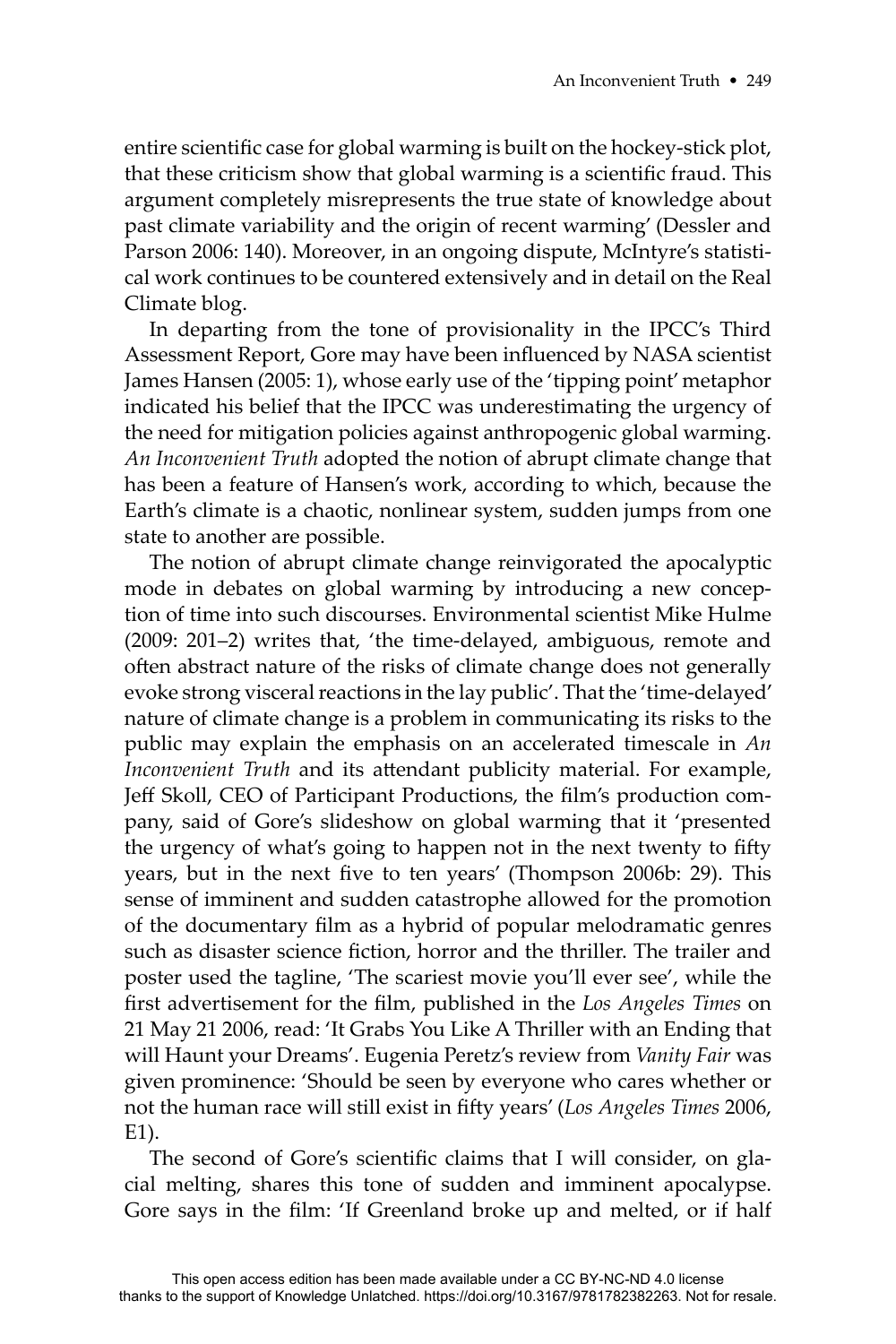of Greenland and half of West Antarctica broke up and melted, this is what would happen to the sea level in Florida. This is what would happen in the San Francisco Bay. A lot of people live in these areas. The Netherlands, the Low Countries: absolute devastation'. Although he does not explicitly mention a specific timescale here, Gore uses the present tense, rather than the future, to describe the impact of rising sea levels. He repeats this grammatical emphasis in his subsequent references to the current populations of Beijing, Shanghai and Calcutta, and then in his references to two traumatic events in recent American history: 'Here is Manhattan. This is the World Trade Centre memorial site. After the horrible events of 9/11 we said never again. This is what would happen to Manhattan. They can measure this precisely, just as scientists could predict precisely how much water would breach the levee in New Orleans'.

In contrast to Gore's 'storyline' of glacial melting, the IPCC Third Assessment Report made both the timescale and the probabilistic nature of projected glacial melting explicit: 'Ice sheet models project that a local warming of larger than 3°C, if sustained for millennia, would lead to virtually a complete melting of the Greenland ice sheet with a resulting sea level rise of about seven metres' (Houghton et al., 2001: 17). In *An Inconvenient Truth*, Gore retained the reference to the size of sea-level rise, but crucially ignored the reference to 'millennia'.

These ambiguities became a source of disagreement in the debate over global warming that surrounded the British court case brought against the film in October 2007. Judge Barton used the IPCC Report as his basis for ruling that Gore had exaggerated the timescale of possible sea-level rises from anthropogenic climate change. 'It is common ground', he said, 'that if indeed Greenland melted, it would release this amount of water, but *only* after, and over, millennia, so that the Armageddon scenario he predicts, insofar as it suggests that sea level rises of seven metres might occur in the immediate future, is not in line with the scientific consensus' (Dimmock 2007: 8).

However, whereas the Judge heard in Gore's words an implication about the 'immediate future', Gavin Schmidt, a climate modeller at the NASA Goddard Institute for Space Studies, and Michael Mann, coauthor of the hockey-stick graph, apparently heard no reference to timescale at all in Gore's words. Replying to the Judge's ruling on the Real Climate blog, they wrote that, in the film, 'no timescale for (the sea-level rise) was specified'. Confirming the amount of sea-level rise mentioned by Gore, they commented that the 'rate at which this is likely to happen is however highly uncertain as we have discussed previously' (Schmidt and Mann 2007). However, by not directly addressing the reference to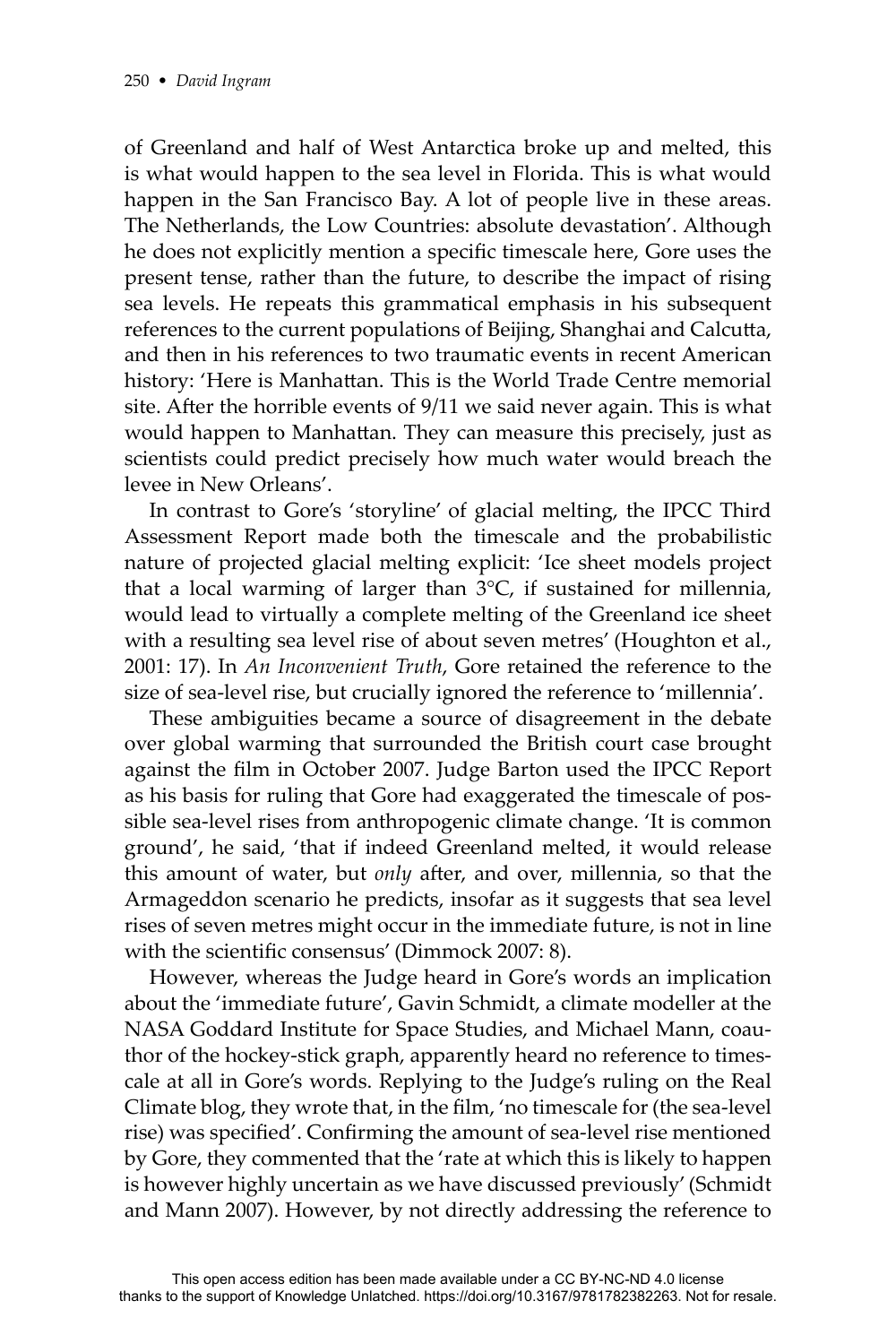millennia in the IPCC report, Schmidt and Mann avoided the point of contention altogether, thereby making their defence of Gore's claims a weak one.

Roger Harrabin (2007: 2) observed in an article on Judge Barton's ruling that more recent scientific findings, released after the film, suggested that the timescale for the melting of Arctic ice may be shorter than the IPCC stated in its 2001 report, so that Gore's implication of imminent sea-level rise may be scientifically defensible after all. Nevertheless, Gore's failure to differentiate explicitly between certainty and probability, or between worst-case scenarios and mid or low-range predictions, renders problematic the way he communicates the issue of glacial melting in the film. The content of Gore's message was not as certain and incontrovertible as he implied, and his choice of words opened up the film to subsequent criticism. The disagreement over semantics between the Judge and the climate scientists was a consequence of the vagueness and evasiveness of Gore's language, in that, by omitting a clear and unambiguous reference to the timescale of glacial melting, he confused and ultimately misled his audience on this issue.

One of the ironies in the controversy over anthropogenic global warming is that the notion of scientific consensus, which has been a target of sustained attack from the political Right because it underpins many calls for global warming mitigation policies – including those made by *An Inconvenient Truth*, has itself been subject to criticism within academic science studies, which identifies itself with the political Left. Writing in *The Postmodern Condition* in 1979, Lyotard argued that legitimation in science proceeds through 'dissension' rather than through a goal of universal consensus. Consensus 'is a horizon that is never reached' (1984: 61). Developing Thomas Kuhn's notion of revolutionary paradigm shifts in science, Lyotard (ibid.) asserted that, 'someone always comes along to disturb the order of "reason"'.

In *Science in Action*, Bruno Latour (1987: 4) also questioned the notion of consensus in science, arguing that science studies should focus on 'science in the making' rather than on 'ready made science'. By 2004, however, Latour acknowledged that the global warming debate had begun to pose challenges to this approach. Responding to Frank Luntz's memo to Republican activists, mentioned earlier, Latour's essay in *Critical Inquiry* displayed a rare moment of methodological self-doubt: perhaps his own interest in emphasising epistemological uncertainty was not necessarily politically progressive after all. As Latour (2004a: 2) put it, Luntz was presiding over an 'artificially maintained scientific controversy' for political reasons, and was inadvertently using an argument familiar to left-wing science studies about the social construction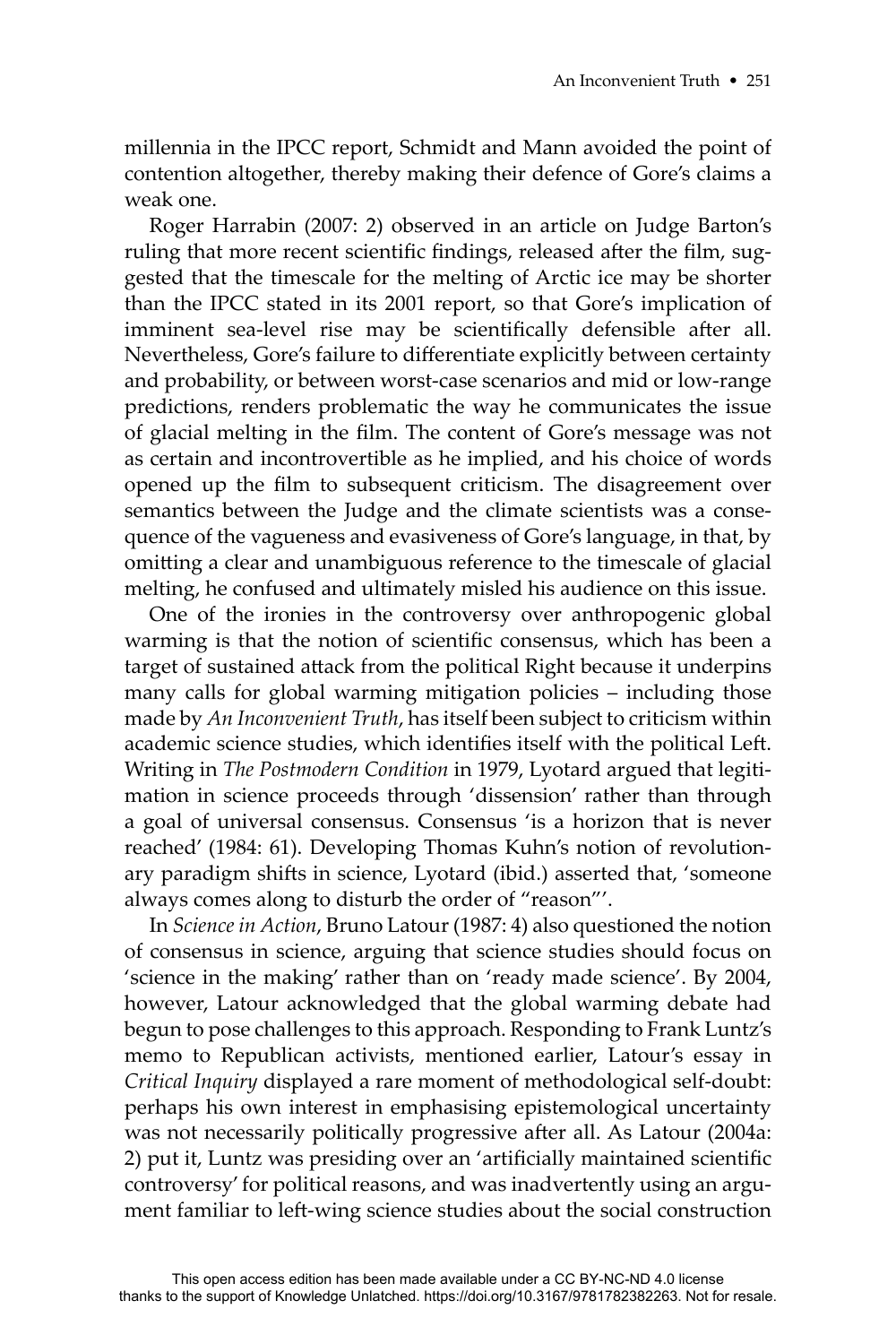of consensus to further his own conservative political agenda. In the controversy over global warming, wrote Latour (ibid.), 'dangerous extremists are using the very same argument of social construction to destroy hard-won evidence that could save our lives'. Latour thus asked of himself: 'Why does it burn my tongue to say that global warming is a fact whether you like it or not? Why can't I simply say that the argument is closed for good?'

Latour took up the issue again in *Politics of Nature* (2004b: 111), noting, like Maarten Hajer, that there is a practical 'requirement of closure' in all scientific investigations. Wishing to avoid what he believes to be the dogmatic and authoritarian implications of empirical arguments from 'matters of fact', Latour proposed an alternative notion of 'matters of concern', in which the social processes involved in the construction of facts are openly acknowledged. This approach has particular implications for the science of global warming: '[W]e can wait for the sciences to come up with additional proofs that will put an end to the uncertainties, or we can consider uncertainty as an inevitable ingredient of crises in the environment and in public health. The second attitude has the advantage of replacing something that is not open to discussion with something that can be debated' (ibid.: 63). Replacing 'matters of fact' with 'matters of concern' is for him the best way to 'fight against the artificial continuation of scientific controversies' such as global warming (ibid.: 278).

The critique of scientific consensus in Lyotard and Latour, outlined here, is only partly valid, however, and risks dogmatic oversimplification. As philosopher Stephen Toulmin (1976: 181) observes, consensus 'frequently' exists in science, and, far from being impossible or undesirable, is a necessary part of the progressive accumulation of scientific knowledge, which is always provisional and subject to revision. As he puts it, 'this shared ground, point of view, and basic concepts form the joint body of "common sense" that permits the scientists concerned to carry on a mutually intelligible debate' (ibid.). Critical realist philosophers such as Toulmin have thus addressed questions of scientific epistemology with greater clarity and plausibility than Latour and Lyotard, by retaining critically reflexive concepts such as 'fact' and 'objectivity' that poststructuralist philosophy tends to reject. Extending critical realism to the study of documentary film, Carl Plantinga (1997) concludes that critically maligned notions of 'reality', 'truth' and 'objectivity' are necessary and defensible concepts. His argument is based on a critique of the limitations of poststructuralist thinking: 'If there exist no truths and no facts of the matter, then we have no basis for disputing the claims or perspective of any nonfiction film, and no basis for choosing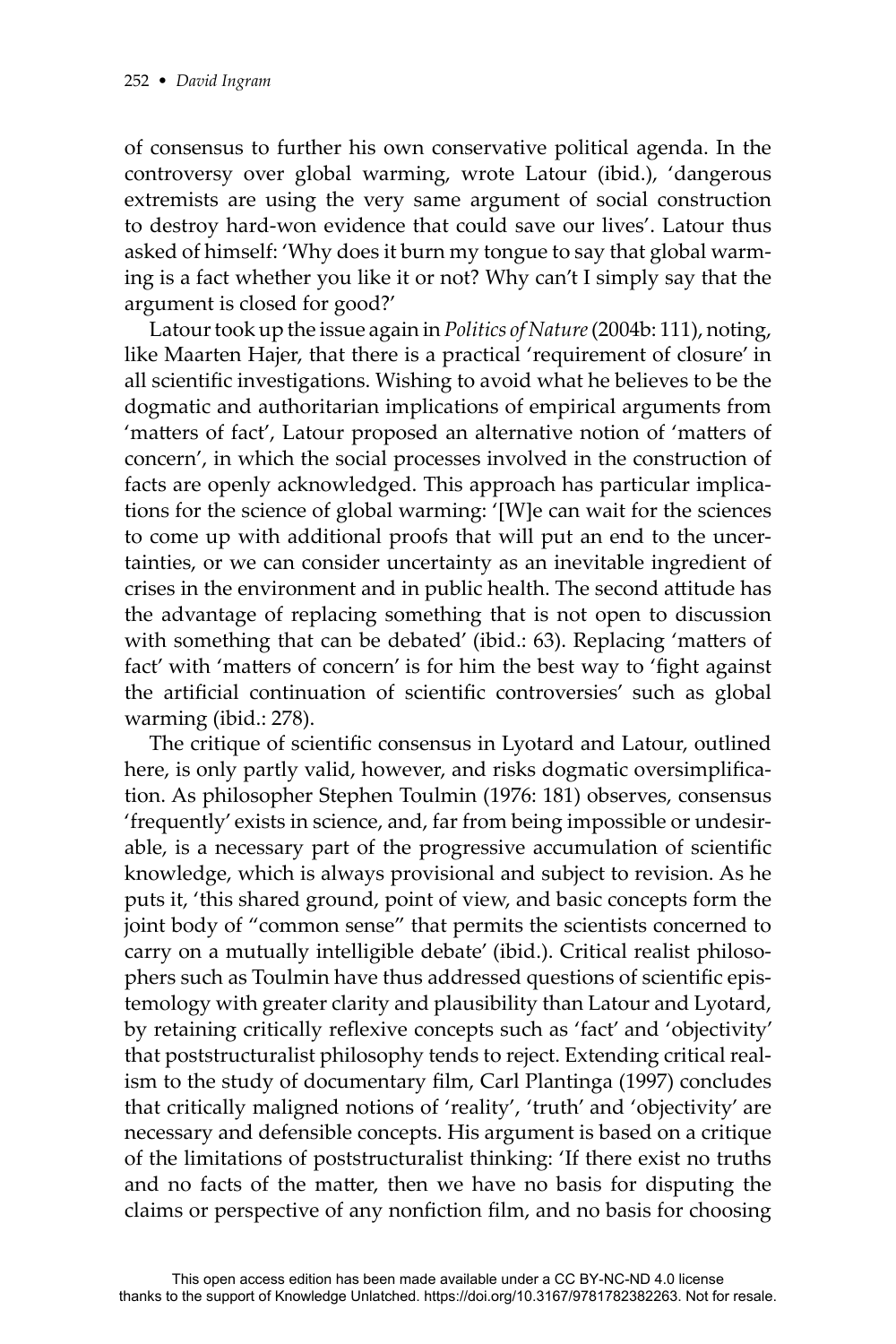one moral or political representation over another, aside from the sheer narcissistic faith that our beliefs or methods are superior' (Plantinga 1997: 219–20). Plantinga's proposal of a notion of '"approximate truth", always fallible, partial at best, finally inadequate, and subject to revision', thus avoids the philosophical problems encountered by Latour and Lyotard, and is an insightful way of approaching the claims to 'Truth' constructed by Gore in his documentary film (ibid.).

Ultimately, the disputes over the public presentation of the science of global warming explored in this chapter thus involve wider questions about the validity of Enlightenment notions of rationality and science. Reason emerges from its posthumanist critiques as culturally situated, physically embodied and temporal. At their best, such critiques have led not to an abandonment of reason and rationality, but to their critical evaluation. Indeed, rational criteria, such as those critically explored by Walton and Hajer's use of argumentation theory, are vital if a viewer is to decide whether to trust *An Inconvenient Truth* or *The Great Global Warming Swindle* (2007), or neither.

By 2009, the hockey-stick graph was no longer the centrepiece of global warming advocacy, and the importance of consensus and certainty in climate science was being questioned in the pointedly titled *Why We Disagree About Climate Change*, in which Mike Hulme tries to establish a role for science beyond the apparent need for consensus. 'We disagree about science', he writes, 'because we have different understandings of the relationship of scientific evidence to other things: to what we may regard as ultimate "truth", to the ways in which we relate uncertainty to risk, and to what we believe to be the legitimate role of knowledge in policy making' (2009: 106). Significantly, Hulme's book does not attempt to resolve either the scientific or the political arguments about climate change once and for all.

The challenge for documentary films about global warming is that the methods and findings of climate science are understood and communicated to the public as effectively as possible. This will involve an understanding of science as probability rather than as certainty. Writing at the end of the so-called Science Wars in American academia in the late 1990s, Jane Gregory and Steve Miller (2001: 71) concluded that:

[T]he key to the relationship between science and the public is trust, and that trust is established through the negotiation of a mutual understanding, rather than through statements of authority or of facts. Among other things, that means that while science has every right to defend its role as a provider of 'reliable knowledge' in our society, scientists need to make clear that one of the key features of science is its inherent provisionality.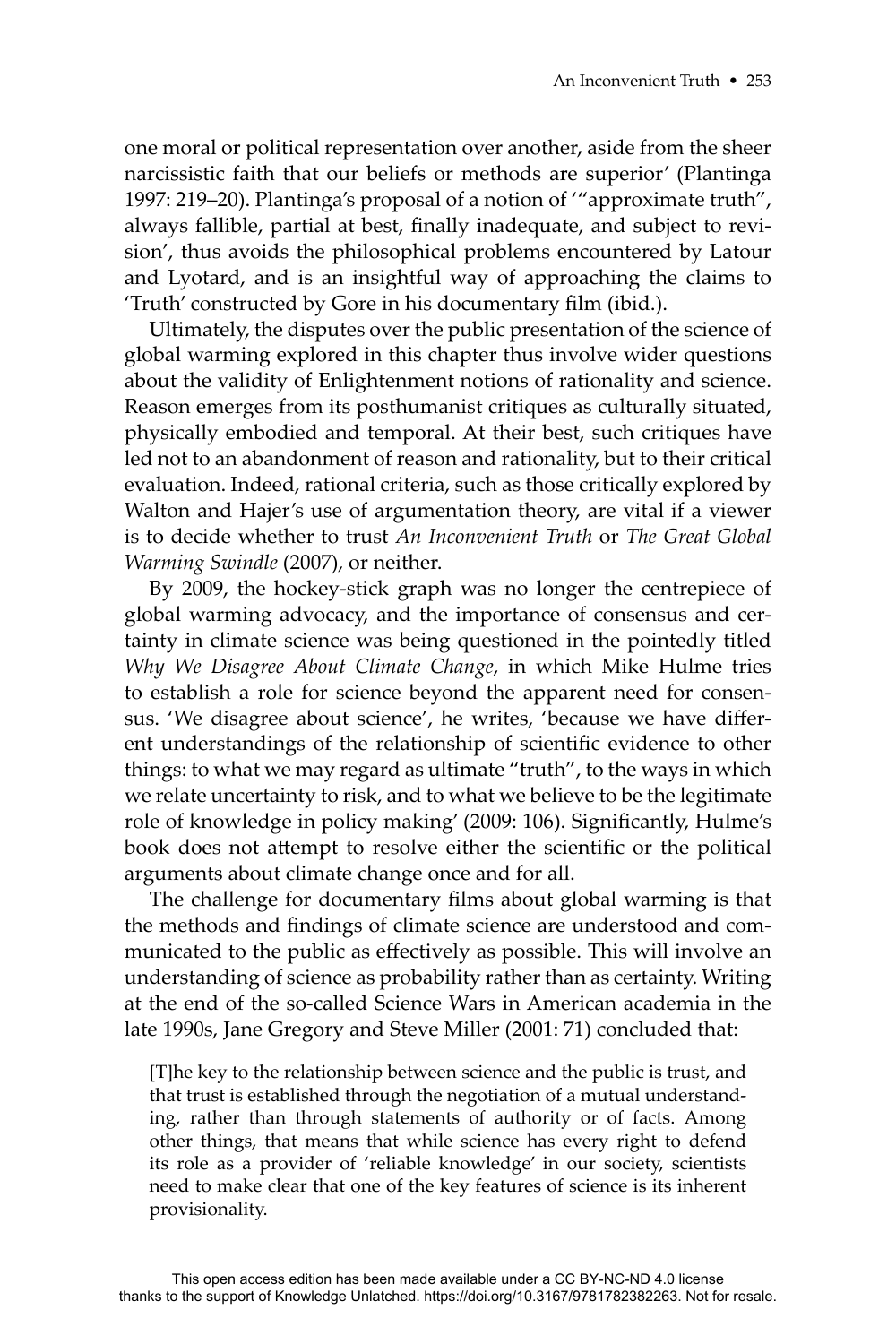They add that this is especially true of areas of 'science-in-the-making' such as climate science. Despite the film's many strong points, and its vital role in putting the subject of global warming onto the political agenda in the United States, this lesson could be applied to Gore's presentation of the case for anthropogenic global warming in *An Inconvenient Truth*. Analysis of the reception of the film demonstrates that the formal limitations inherent in audiovisual communication can play a large part in keeping interpretation of a documentary film open and contested. Yet the filmmakers themselves made choices in form and content that shaped and partly determined that interpretative process.

## **References**

- *An Inconvenient Truth.* 2006. [Film]. Directed by D. Guggenheim. U.S.A.: Participant Productions.
- Burkeman, O. 2003. 'Memo Exposes Bush's New Green Strategy'. *Guardian*, 4 March 2003: pp. 1–2. Retrieved 15 March 2011 from http://www.guardian. co.uk/environment/2003/mar/04/usnews.climatechange
- Chanan, M. 2008. 'Filming the Invisible', in T. Austin and W. de Jong (eds), *Rethinking Documentary: New Perspectives, New Practices*. Maidenhead: McGraw-Hill Open University Press, pp. 121–32.
- Corner, J. 2000. 'Visibility as Truth and Spectacle in TV Documentary Journalism', in I. Bondebjerg (ed.), *Moving Images, Culture and the Mind*. Luton: University of Luton Press, pp. 143–53.
- Denby, D. 2006. *The New Yorker*. 12 June, np.
- Dessler, A.E. and E.A. Parson. 2006. *The Science and Politics of Global Climate Change: A Guide to the Debate*. Cambridge: Cambridge University Press.
- 'Dimmock v Secretary of State for Education and Skills'. 2007. England and Wales High Court (Administrative Court) Decisions. Retrieved 15 March 2011 from http://www.bailii.org/ew/cases/EWHC/Admin/2007/2288.html
- Edelstein, D. 2006. *The New Yorker*, 5 June, np.
- Gore, A. 2006. *An Inconvenient Truth: The Planetary Emergency of Global Warming and What We Can Do About It*. Bloomsbury: London.
- *The Great Global Warming Swindle*. 2007. [Film]. Directed by M. Durkin. WAGtv.
- Gregory, J. and S. Miller. 2001. 'Caught in the Crossfire? The Public's Role in the Science Wars', in J.A. Labinger and H. Collins (eds), *The One Culture? A Conversation about Science*. London and Chicago: University of Chicago Press, pp. 61–72.
- Hajer, M.A. 1995. *The Politics of Environmental Discourse*: *Ecological Modernisation and the Policy Process*. Oxford: Clarendon Press.
- Hansen, J.E. 2005. 'Is There Still Time to Avoid "Dangerous Anthropogenic Interference" with Global Climate?: A Tribute to Charles David Keeling'. Retrieved 15 March 2011 from http://www.columbia.edu/~jeh1/2005/ Keeling\_20051206.pdf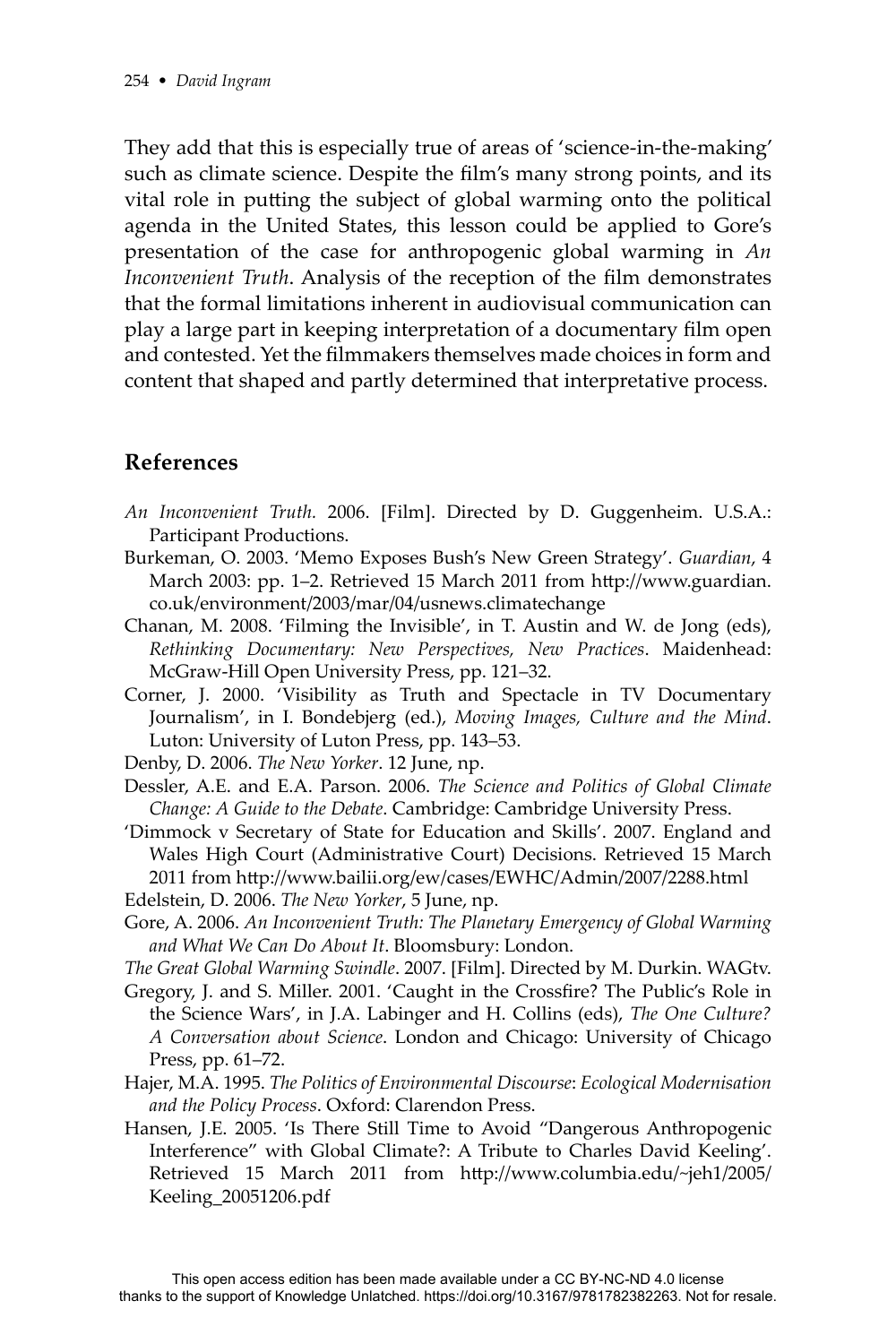Harrabin, R. 2007. 'The Heat and Light in Global Warming'. *BBC News*, 11 October. Retrieved 15 March 2011 from http://news.bbc.co.uk/1/hi/sci/ tech/7040370.stm

Higgins, B. 2006. 'Paramount Tells the "Truth"'. *Variety*, 18 May, np.

- Horner, C. 2007. *The Politically Incorrect Guide to Global Warming and Environmentalism*. Washington DC: Regnery Publishing.
- Houghton, J.T., et al. (eds). 1990. *Climate Change: The IPCC Scientific Assessment. Report Prepared for IPCC by Working Group 1.* Cambridge and New York: Cambridge University Press.
- ———. 2001. *Climate Change 2001*: *The Scientific Basis*. *Contributions of Working Group I to the Third Assessment Report of the Intergovernmental Panel on Climate Change*. Cambridge and New York: Cambridge University Press.
- Hulme, M. 2009. *Why We Disagree About Climate Change: Understanding Controversy, Inaction and Opportunity*. Cambridge: Cambridge University Press.
- Latour, B. 1987. *Science in Action*: *How to Follow Scientists and Engineers through Society*. Cambridge, MA: Harvard University Press.
- ———. 2004a. 'Why Has Critique Run out of Steam? From Matters of Fact to Matters of Concern'. *Critical Inquiry*, 30.2. Retrieved 25 April 2013 from http://www.bruno-latour.fr/sites/default/files/89-CRITICAL-INQUIRY-GB. pdf
- ———. 2004b. *Politics of Nature*: *How to Bring the Sciences into Democracy*. Trans. C. Porter. Cambridge, MA and London: Harvard University Press.
- *Los Angeles Times.* 2006. Advertisement. 21 May, p. E1.
- Luntz, F. 2002. 'The Environment: A Cleaner, Safer, Healthier America'. Retrieved 25 April 2013 from https://www2.bc.edu/~plater/Newpublicsite06/ suppmats/02.6.pdf
- Lyotard, J.-F. 1984. *The Postmodern Condition: A Report on Knowledge*. Trans. G. Bennington and B. Massumi. Manchester: Manchester University Press.
- McIntyre, S. 2008. 'Gore Scientific "Adviser" Says He Has No "Responsibility" for *AIT* Errors'. Retrieved 15 March 2011 from http://climateaudit. org/2008/01/13/sticking-thermometers-in-places-they-dont-belong/
- Mellor, F. 2009. 'The Politics of Accuracy in Judging Global Warming Films'. *Environmental Communication*: *A Journal of Nature and Culture*, 3.2, July: pp. 134–50. Retrieved 25 October 2012 from http://www.tandfonline.com/doi/ abs/10.1080/17524030902916574
- Minster, M. 2010. 'The Rhetoric of Assent in *An Inconvenient Truth* and *Everything's Cool*', in P. Willoquet-Maricondi (ed.), *Framing the World: Explorations in Ecocriticism and Film*. Charlottesville and London: University of Virginia Press, pp. 25–42.
- Montford, A.W. 2010. *The Hockey Stick Illusion*: *Climategate and the Corruption of Science*. London: Stacey International.
- Nichols, B. 1991. *Representing Reality: Issues and Concepts in Documentary*. Bloomington: Indiana University Press.
	- ———. 2008. 'The Question of Evidence, the Power of Rhetoric and Documentary Film', in T. Austin and W. de Jong (eds), *Rethinking Documentary: New*